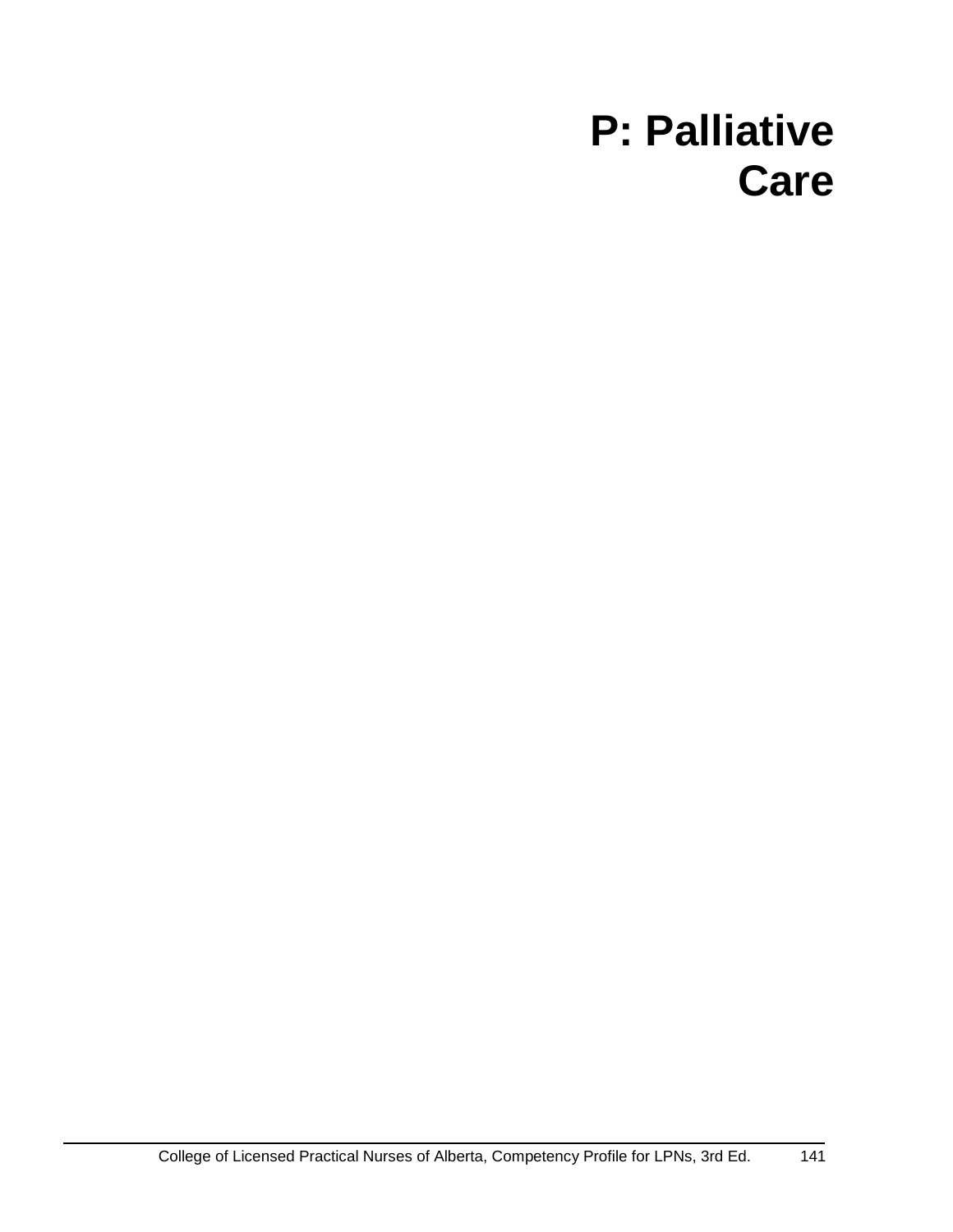Competency: **P-1**

**Palliative Principles and Values**

Date: June 1, 2015

A Licensed Practical Nurse will:

## **P-1-1 Demonstrate knowledge and ability to apply critical thinking and critical inquiry throughout the nursing process in palliative care:**

- ongoing assessment of physical symptoms and psychosocial well-being
- goals of care decision making
- communication and collaboration with client, family, others and interprofessional team
- legal directives and confidentiality
- advocacy and appropriate referrals

### **P-1-2 Demonstrate knowledge and ability to integrate palliative principles and values in care of client throughout the dying process, across all care settings including:**

- whole person care/holistic care
- client centered/family focused
	- o client identifies members of "family"
	- o client and family needs, expectations, hopes and goals
	- o recognize each person is unique and valued before and after death
	- o autonomy and the right to refuse care
	- o quality of life as defined by the client
- based on the dignity and integrity of the therapeutic relationship
- knowledge and research based
- provided by an inter-professional team

## **P-1-3 Demonstrate and practice self-reflection, self-awareness and self-care including:**

- recognize personal beliefs and biases
- develop and maintain personal health and wellness
- provide non-judgmental, empathetic, compassionate care
- develop the capacity to be in the presence of person and family suffering
- establish and maintain therapeutic and professional boundaries
- support inter-professional team
- engage in ongoing professional development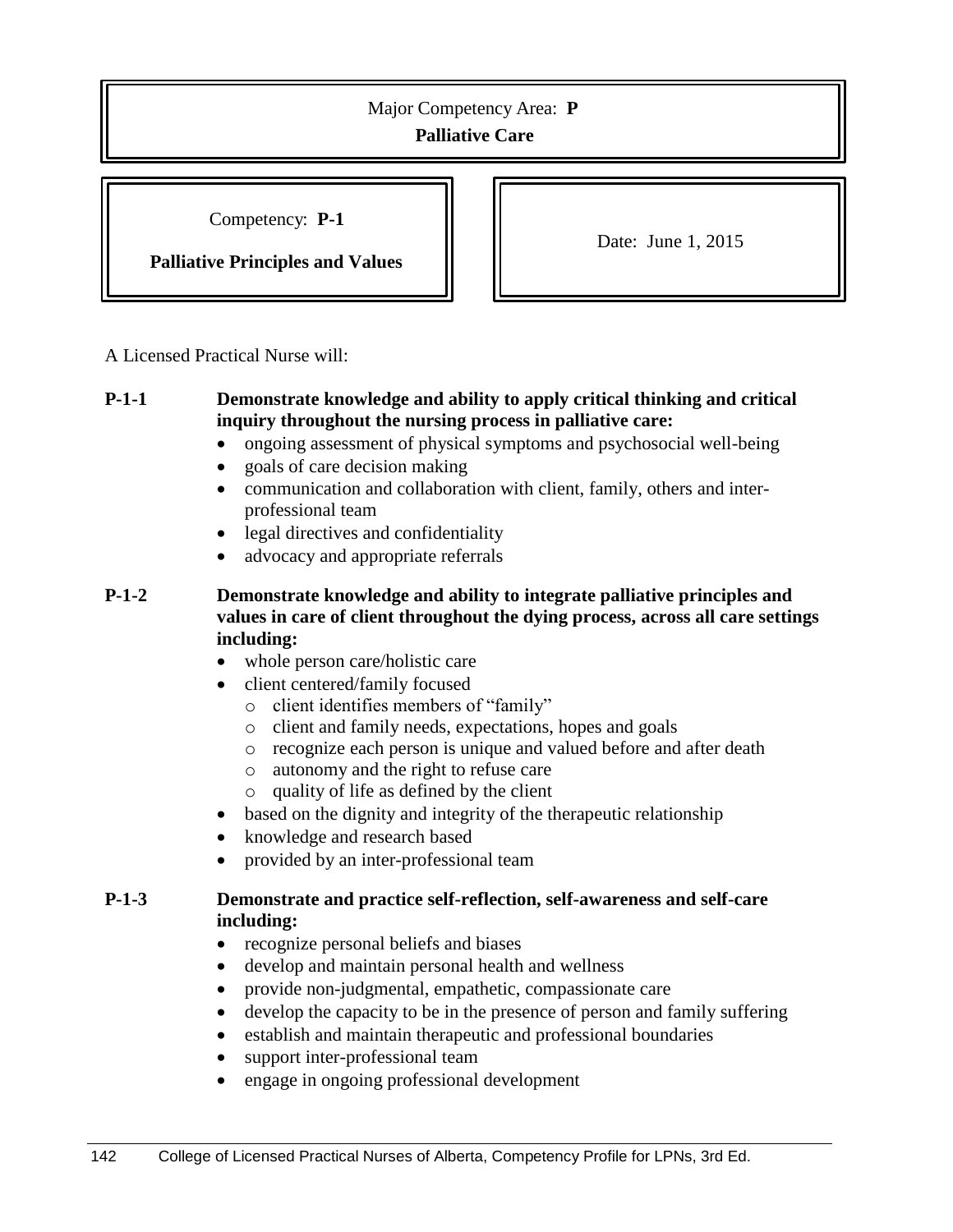Competency: **P-2**

**Physical Changes**

Date: June 1, 2015

A Licensed Practical Nurse will:

#### **P-2-1 Demonstrate knowledge and ability to recognize patterns of decline associated with the dying process including:**

- sudden death
- steady decline (some cancers)
- stuttering decline (organ failure)
- slow decline (dementia and frailty)

## **P-2-2 Demonstrate knowledge of signs and symptoms associated with dying:**

- signs when death is imminent
- symptoms that are common in last days and hours

#### **P-2-3 Demonstrate ability to provide care for client, family and others when:**

- death is imminent
- at the time of death
- following death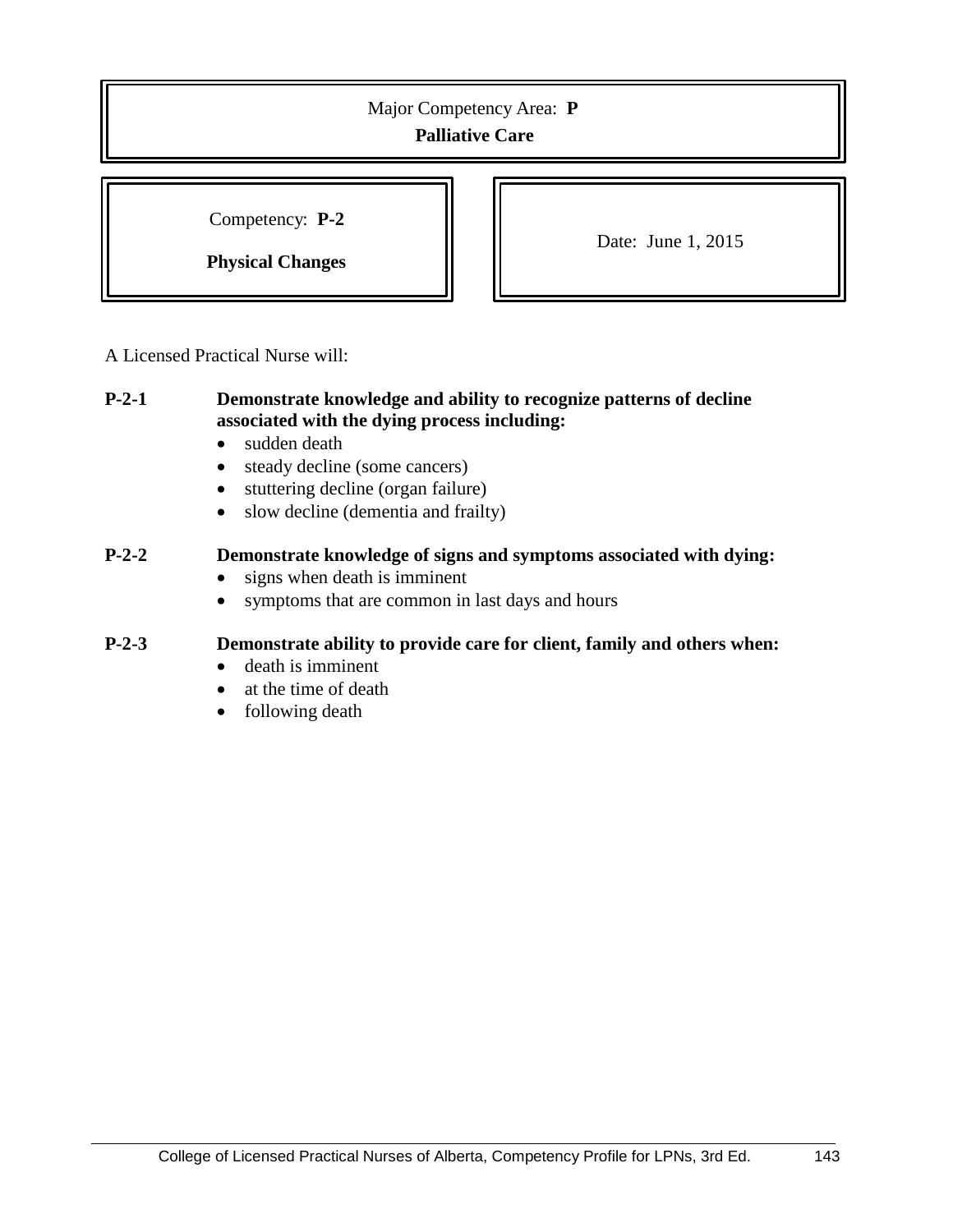Competency: **P-3**

**Physical and Psychosocial Care**

Date: June 1, 2015

A Licensed Practical Nurse will:

### **P-3-1 Demonstrate knowledge and ability to provide psychosocial support including:**

- create a safe, nurturing environment
- be present in case of pain and suffering
- communicate respectfully, empathetically and compassionately
- facilitate conversation regarding goals of care
- facilitate expression of feelings, needs, hopes, joys and concerns
- provide opportunity for client to engage in life review
- identify social, cultural, spiritual values affecting grieving and expression of grief
- recognize and normalize loss as a universal experience
- understand and normalize grief as a holistic experience
- identify situations of complicated grief/existential stress
- provide appropriate referral(s)

## **P-3-2 Demonstrate knowledge and ability to anticipate, assess and manage symptoms including:**

- agitation/restlessness
- anorexia
- constipation
- dehydration
- delirium
- dyspnea
- fatigue
- oral discomfort
- nausea/vomiting
- pain

#### **P-3-3 Demonstrate knowledge and ability to enhance physical comfort:**

- non-pharmacological comfort measures
- medications for symptom management
- referrals to palliative care specialist/inter-professional team as necessary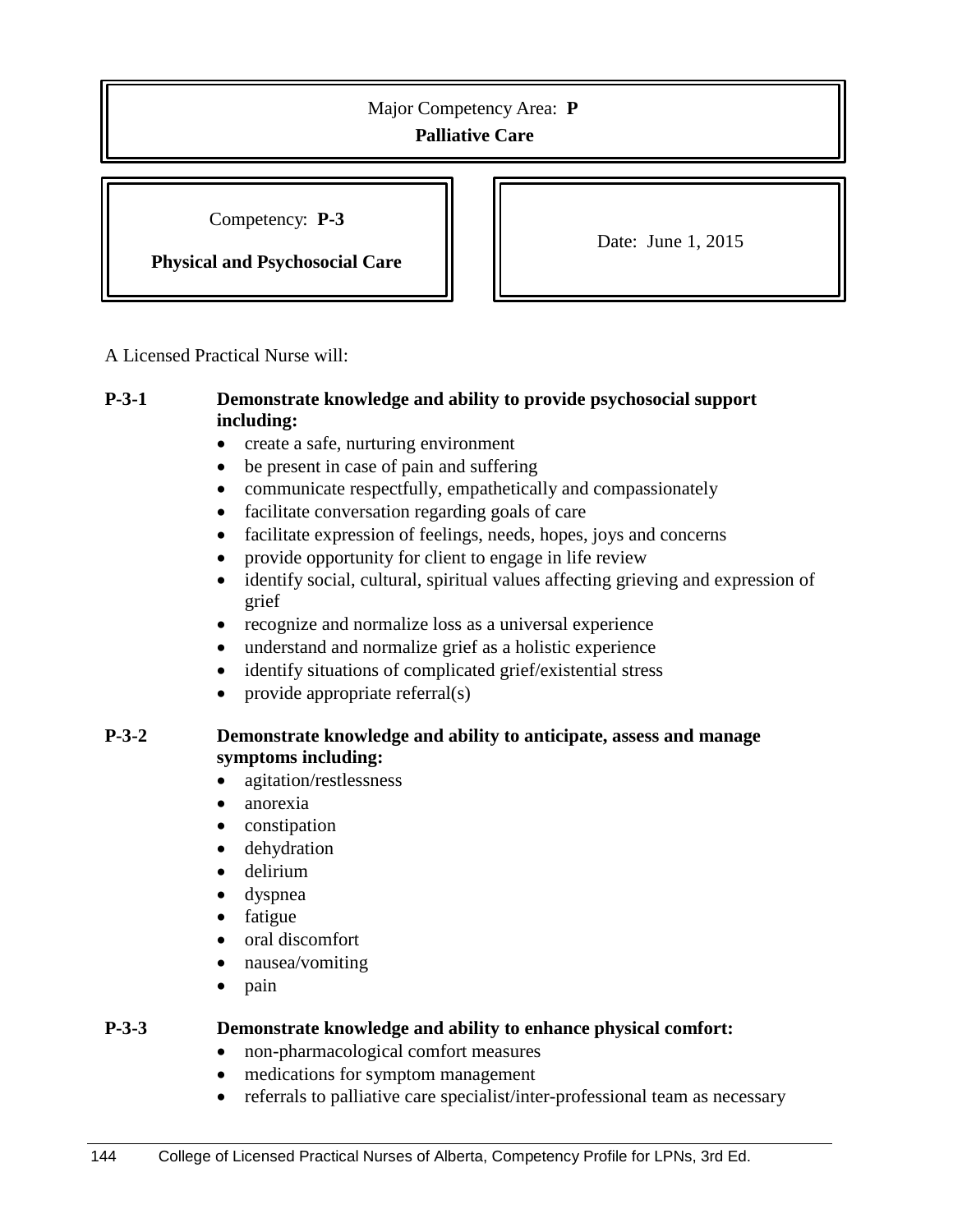Competency: **P-3**

**Physical and Psychosocial Care**

Page: 2

A Licensed Practical Nurse will:

## **P-3-4 Demonstrate knowledge and ability to provide health teaching and coaching related to physical and psychosocial care of client, family and others including:**

- information sharing
- open conversations about goals of care
- support informed decision making
- review and clarify client, family and others understanding

## **P-3-5 Demonstrate knowledge and ability to recognize and respond to needs of family including:**

- provide compassionate, non-judgmental support
- respect level of participation in care
- respect right to access or refuse support services
- understand and support role as caregiver and/or decision maker
- understand needs to balance work and other responsibilities
- respect religious, cultural and traditional beliefs and practices
- provide information about services available